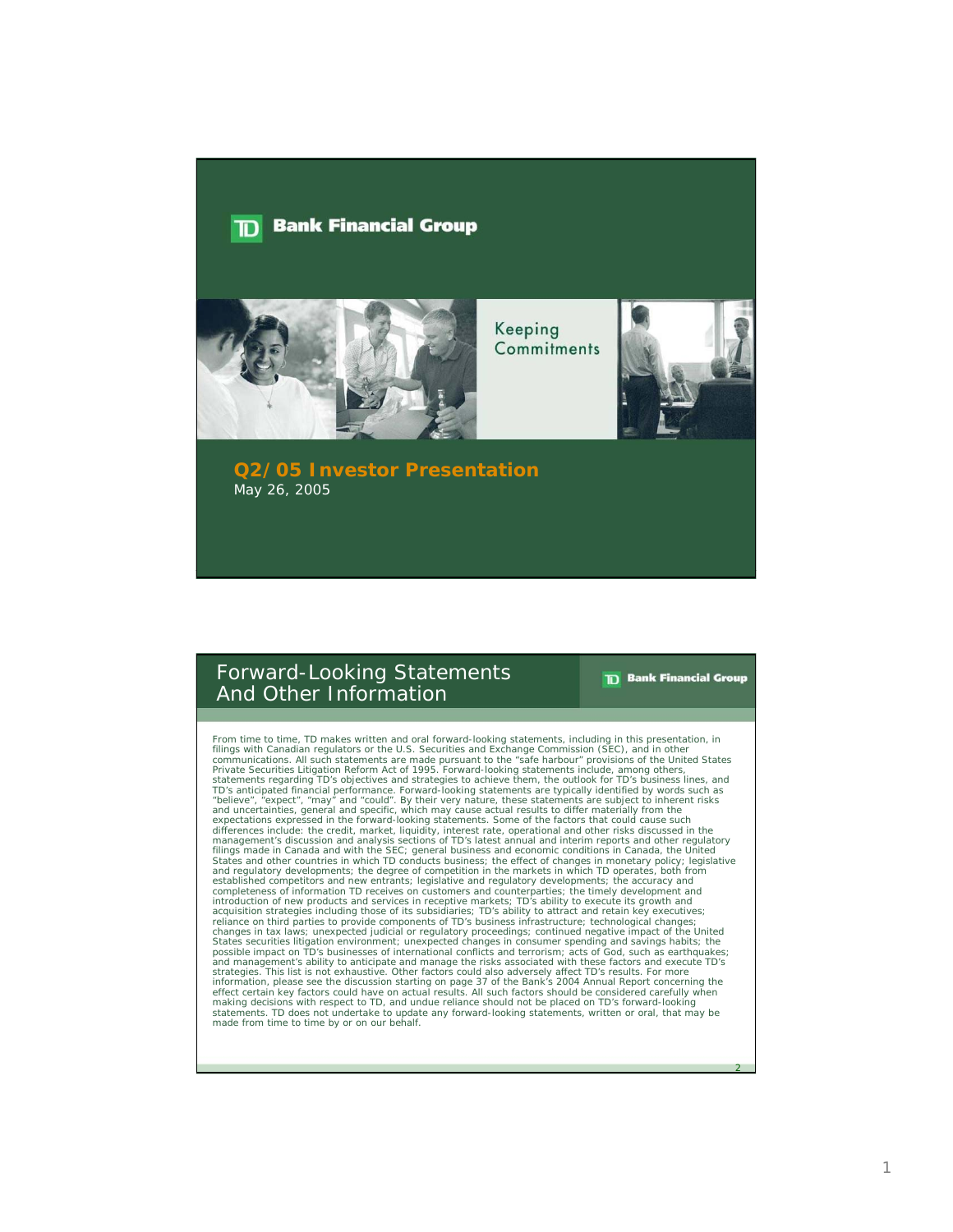

| Q2/05 Earnings Reconciliation                         |                 | <b>The Bank Financial Group</b> |             |  |
|-------------------------------------------------------|-----------------|---------------------------------|-------------|--|
|                                                       |                 |                                 |             |  |
| <b>Amortization of Intangibles</b>                    |                 | (MM)                            | <b>EPS</b>  |  |
| Reported basis net income applicable to common shares | \$599           | \$0.86                          |             |  |
| Amortization of intangibles (after-tax)               | 90              | 0.13                            |             |  |
| Net income before the amortization of intangibles     |                 | \$689                           | \$0.99      |  |
| I tems of note reported in the corporate segment      |                 |                                 |             |  |
|                                                       | Pre-Tax<br>(MM) | Post-Tax<br>(MM)                | <b>EPS</b>  |  |
| AcG-13 impact                                         | \$51            | \$33                            | \$0.05      |  |
| Non-core sectoral PCL recovery                        | \$43            | \$24                            | \$0.03      |  |
| Wholesale restucturing charge                         | \$(22)          | \$(15)                          | \$ (0.02)   |  |
| Internal restructuring tax charge                     |                 |                                 | \$ (0.04)   |  |
| <b>Banknorth timing impact</b>                        | \$ (0.03)       |                                 |             |  |
| Excluding above items of note and Banknorth impact    | <b>EPS</b>      |                                 |             |  |
| Reported basis net income applicable to common shares |                 |                                 | \$0.87      |  |
| Net income before the amortization of intangibles     |                 |                                 | \$1.00<br>4 |  |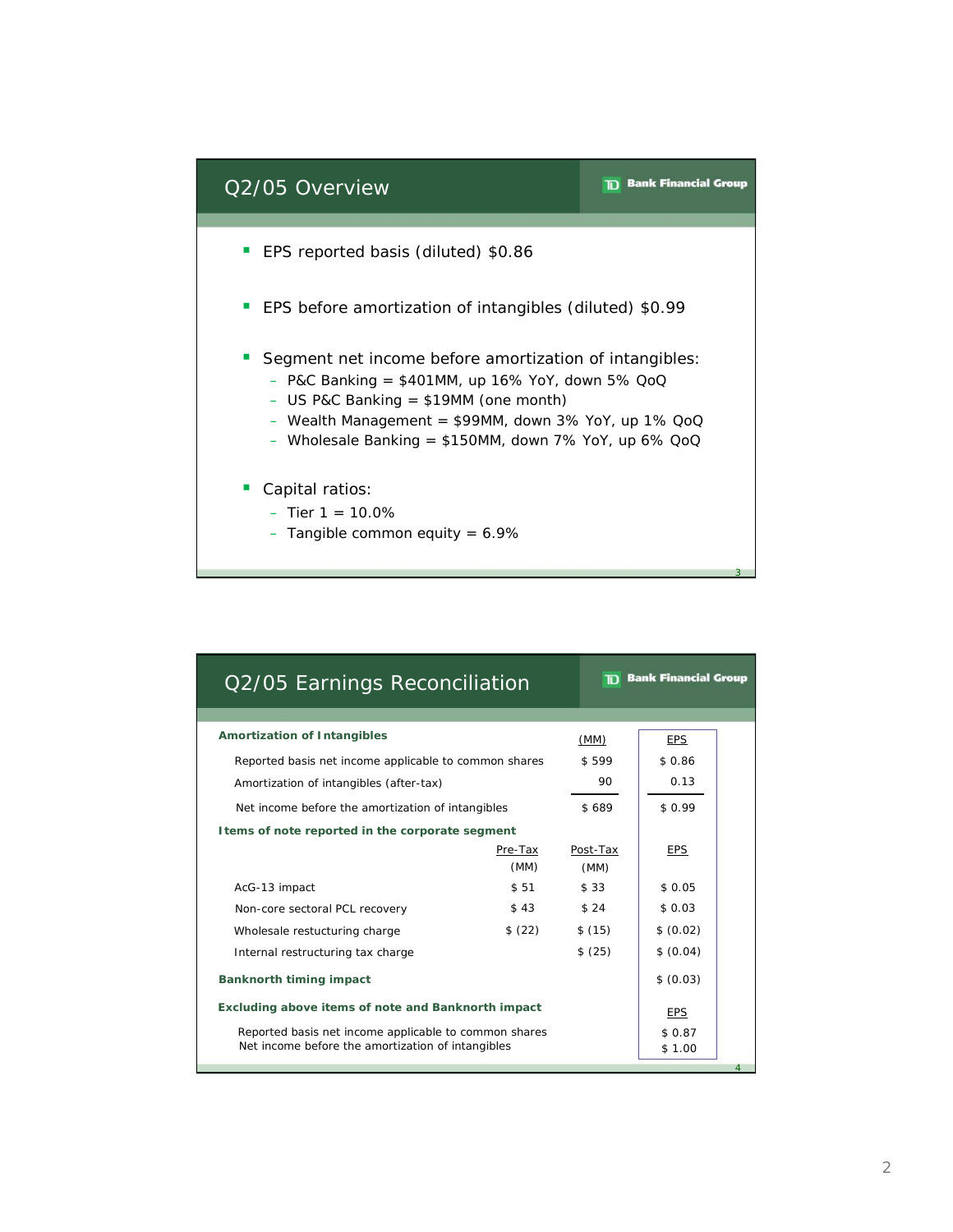

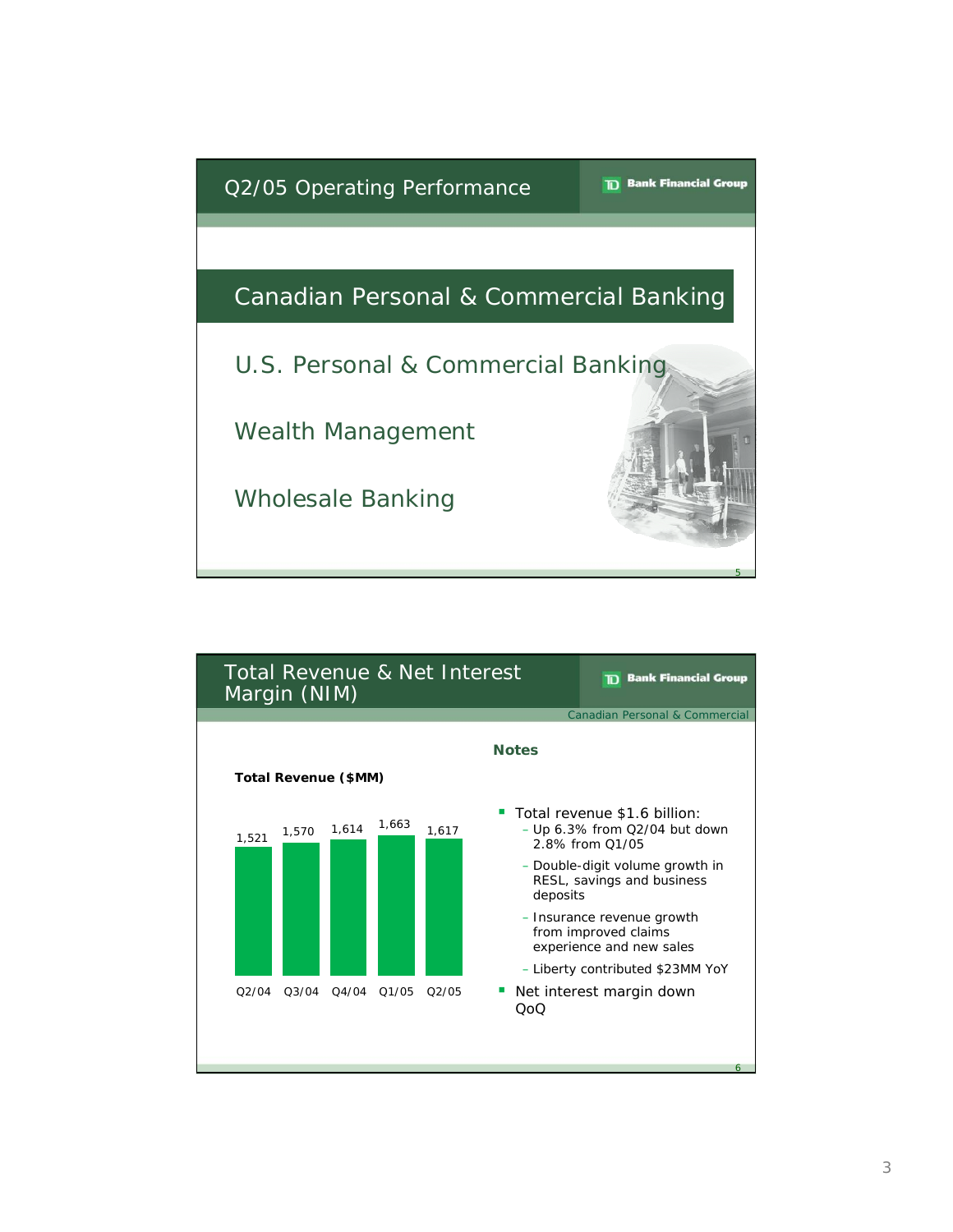

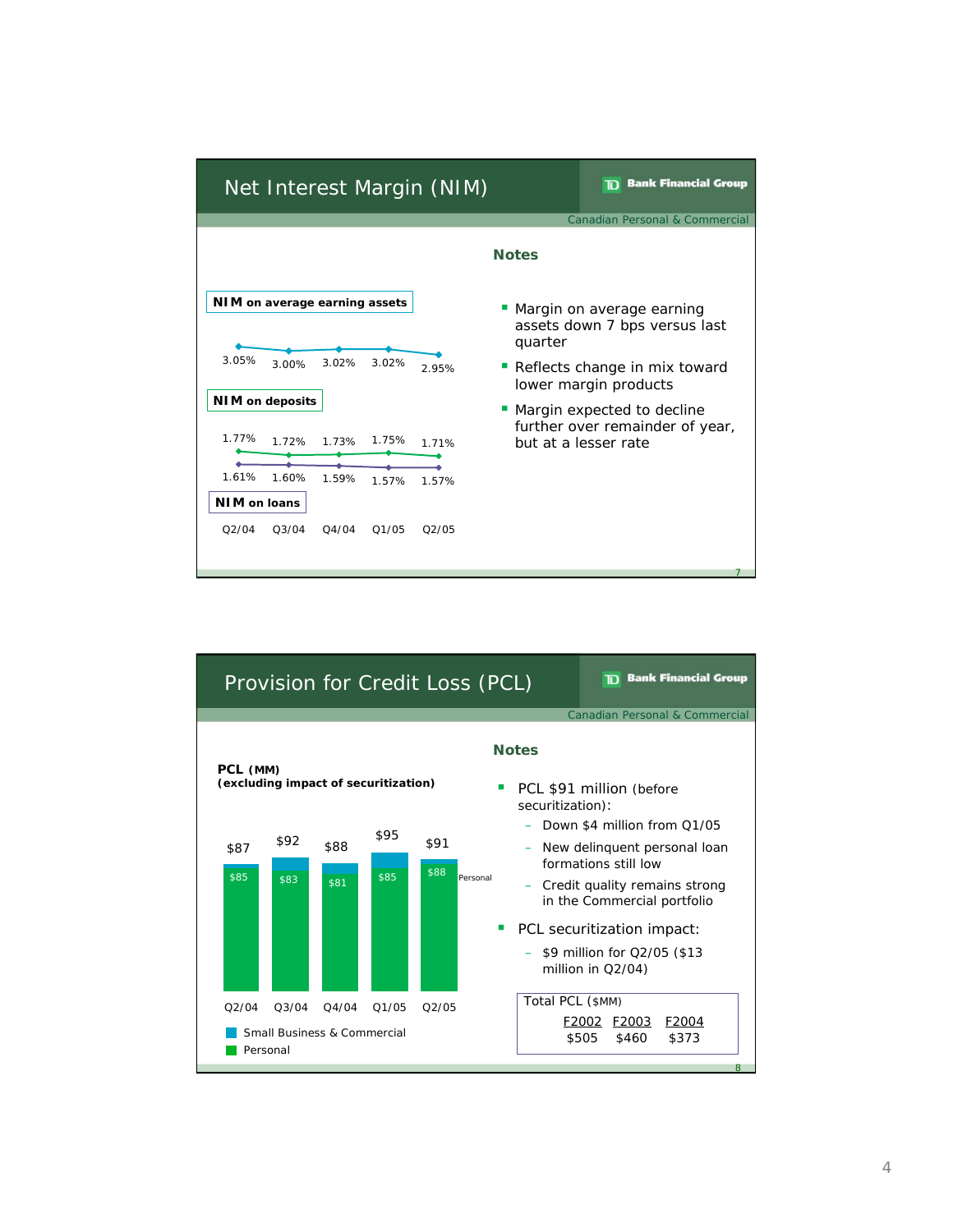

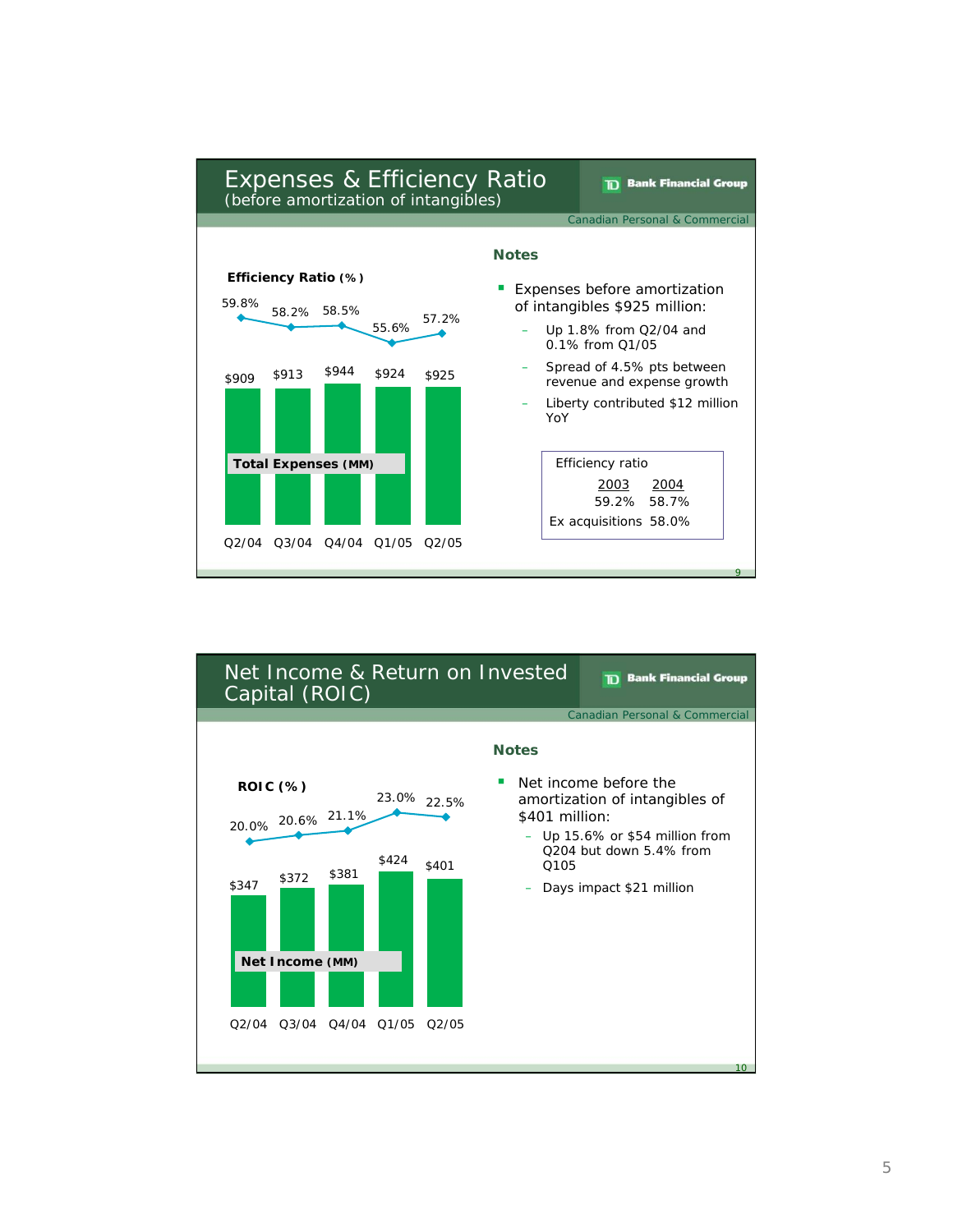|          | Market Share Trend                   |                                                                |          |        | <b>TD</b> Bank Financial Group |
|----------|--------------------------------------|----------------------------------------------------------------|----------|--------|--------------------------------|
|          |                                      |                                                                |          |        | Canadian Personal & Commercial |
|          |                                      | Personal loans & deposits (including securitized loan amounts) |          |        |                                |
|          |                                      |                                                                |          | 21.33% | <b>Total personal deposits</b> |
| 21.29%   | 21.23%                               | 21.26%                                                         | 21.24%   |        |                                |
| 20.91%   | 20.67%                               |                                                                | 20.38%   | 20.37% | <b>Total personal loans</b>    |
| Q2/04    | Q3/04                                | 20.50%<br>Q4/04                                                | Q1/05    | Q2/05  |                                |
|          | <b>Business loans &amp; deposits</b> |                                                                |          |        |                                |
| 15.89%   | 15.89%                               | 15.89%                                                         | 15.98%   | 15.83% | <b>Small Business loans</b>    |
| 8.64%    | 8.55%                                | 8.60%                                                          | 8.75%    | 8.66%  | <b>Commercial Loans</b>        |
| $Dec-03$ | Mar-04                               | $Jun-04$                                                       | $Sep-04$ | Dec-04 |                                |
|          |                                      |                                                                |          |        | 11                             |

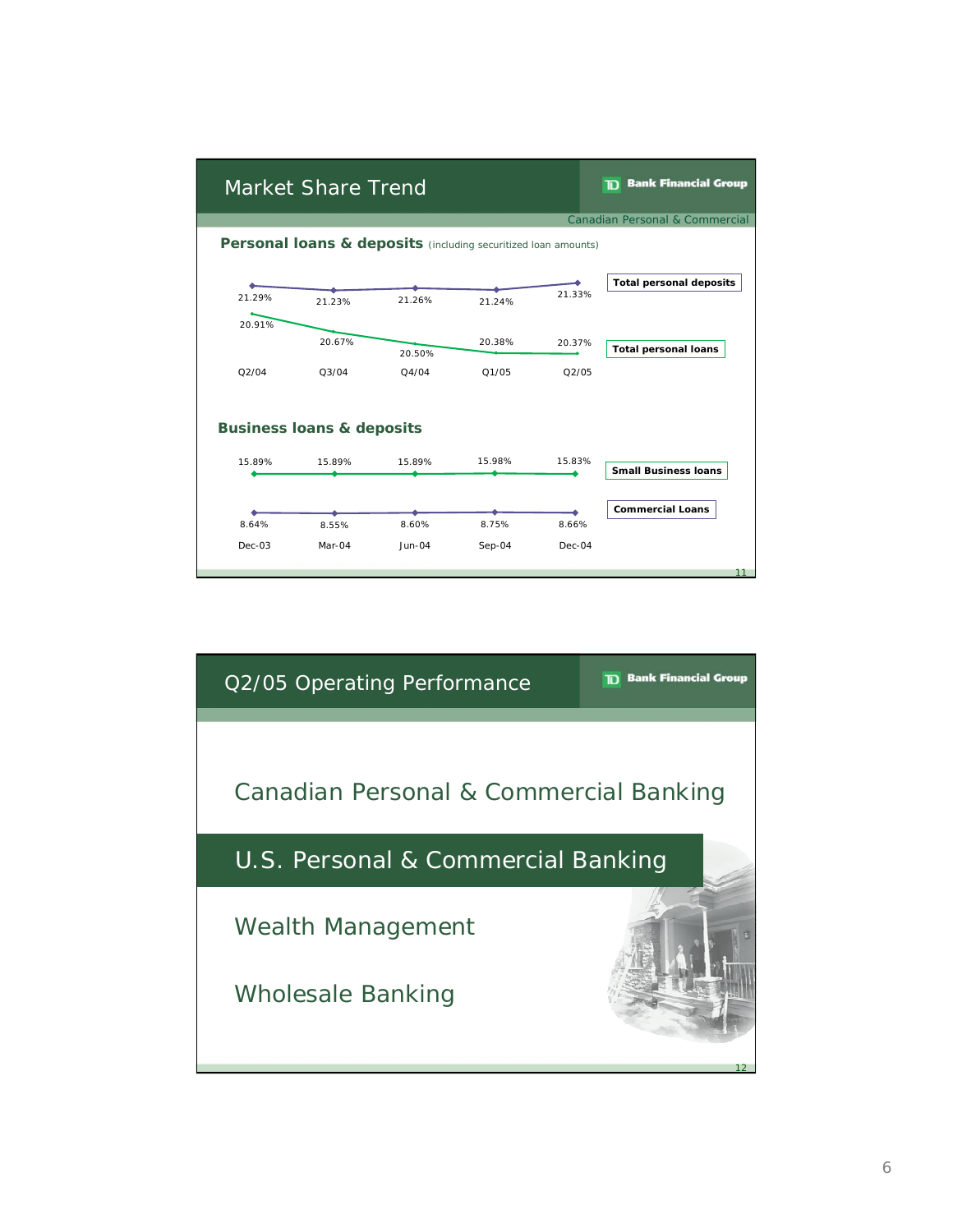### TD Banknorth

**TD** Bank Financial Group

U.S Personal & Commercial

**TD** Bank Financial Group



## Illustration of U.S. P&C Segment and TD Banknorth EPS Accretion

|                                                                  |                 | U.S Personal & Commercial |
|------------------------------------------------------------------|-----------------|---------------------------|
| TD Banknorth:                                                    |                 |                           |
| Q2/05 IBES GAAP EPS estimate (7 analysts)                        |                 | US \$0.52                 |
| Shares outstanding                                               |                 | 173MM                     |
| Q2/05 estimated GAAP earnings                                    |                 | <b>US \$90MM</b>          |
| TD U.S. P&C segment and net earnings from TD Banknorth:          |                 |                           |
| TD share of TD Banknorth earnings (55.5%)                        |                 | US \$50                   |
| FX conversion at 1.25                                            |                 | $C$ \$62                  |
| Amortization of intangibles expense (after tax)                  |                 | \$14                      |
| Approximate net affect from business segment reporting           |                 | \$(5)                     |
| TD U.S. P&C segment estimated Q3/05 earnings                     | <b>C \$71MM</b> |                           |
| Lower earnings on surplus equity reported in Corporate segment   | \$(12)          |                           |
| Net TD Banknorth earnings before the amortization of intangibles |                 | <b>C \$59MM</b>           |
| Accretion estimation:                                            | Reported        | Before amortization       |
| TD Q1/05 earnings per share (before TD Banknorth)                | C\$50.95        | C\$1.08                   |
| Shares outstanding before TD Banknorth                           | 660             | 660                       |
| TDBFG Q1/05 earnings                                             | \$627MM         | \$713MM                   |
| Add: Net TD Banknorth earnings                                   | \$45            | \$59                      |
| TDBFG earnings with TD Banknorth                                 | \$672MM         | \$772MM                   |
| Shares outstanding after TD Banknorth                            | 704MM           | 704MM                     |
| <b>EPS with TD Banknorth</b>                                     | \$0.95          | \$1.10                    |
| <b>Estimate of accretion</b>                                     | \$0.00          | \$0.02                    |
|                                                                  |                 | 14                        |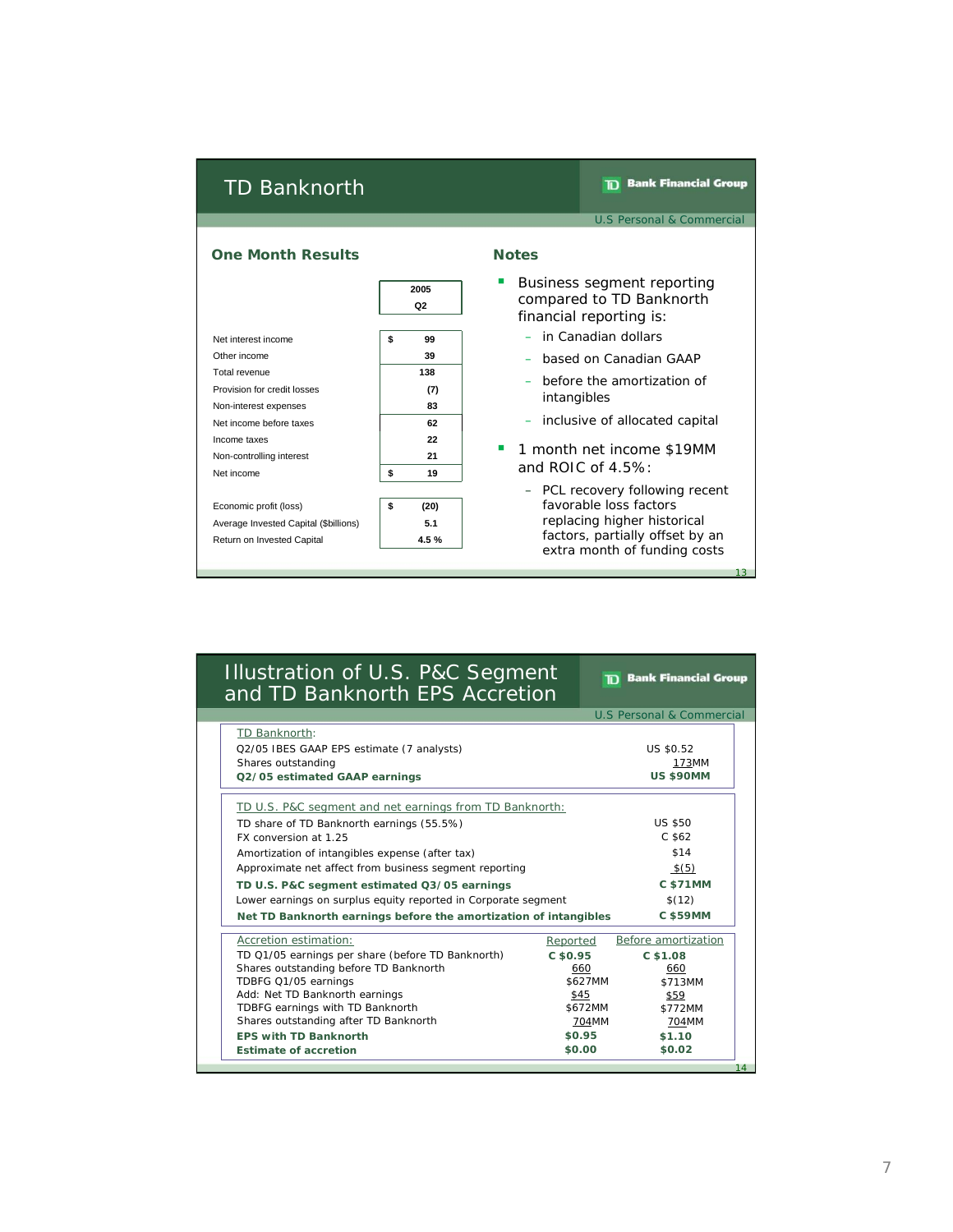

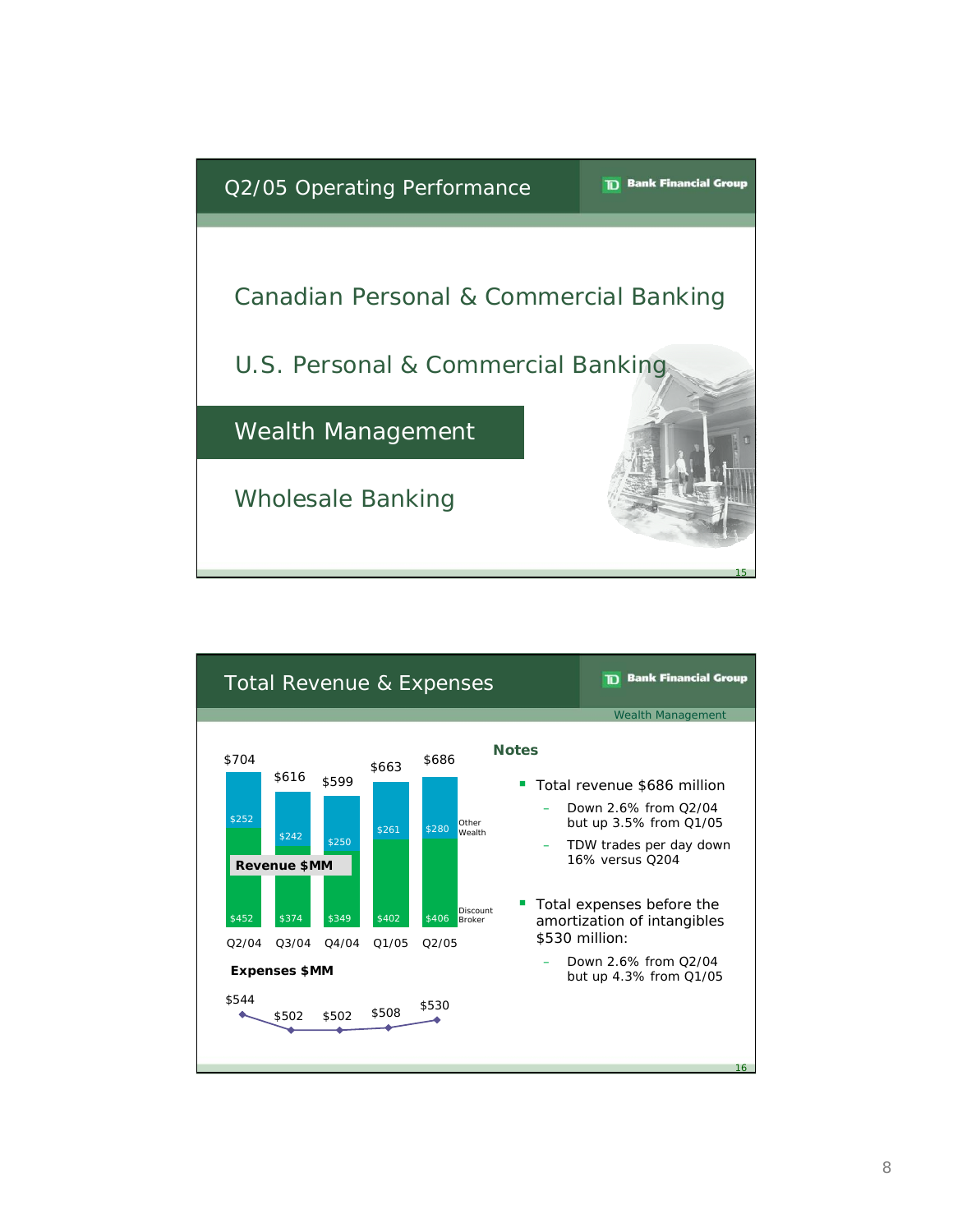

| <b>Market Share Trend</b> |        |        |        |        | <b>TD</b> Bank Financial Group |
|---------------------------|--------|--------|--------|--------|--------------------------------|
|                           |        |        |        |        | <b>Wealth Management</b>       |
| Long-term funds           |        |        |        |        |                                |
|                           |        |        |        |        |                                |
| 19.75%                    | 19.73% | 19.83% | 20.12% | 20.49% | <b>Banks</b>                   |
| 5.58%                     | 5.66%  | 5.78%  | 5.87%  | 6.11%  | Industry                       |
| Q2/04                     | Q3/04  | Q4/04  | Q1/05  | Q2/05  |                                |
| <b>Money market funds</b> |        |        |        |        |                                |
|                           |        |        |        |        |                                |
| 26.04%                    | 25.95% | 25.77% | 25.74% | 25.82% | <b>Banks</b>                   |
| 20.10%                    | 19.84% | 19.65% | 19.71% | 19.87% | Industry                       |
| Q2/04                     | Q3/04  | Q4/04  | Q1/05  | Q2/05  |                                |
|                           |        |        |        |        | 18                             |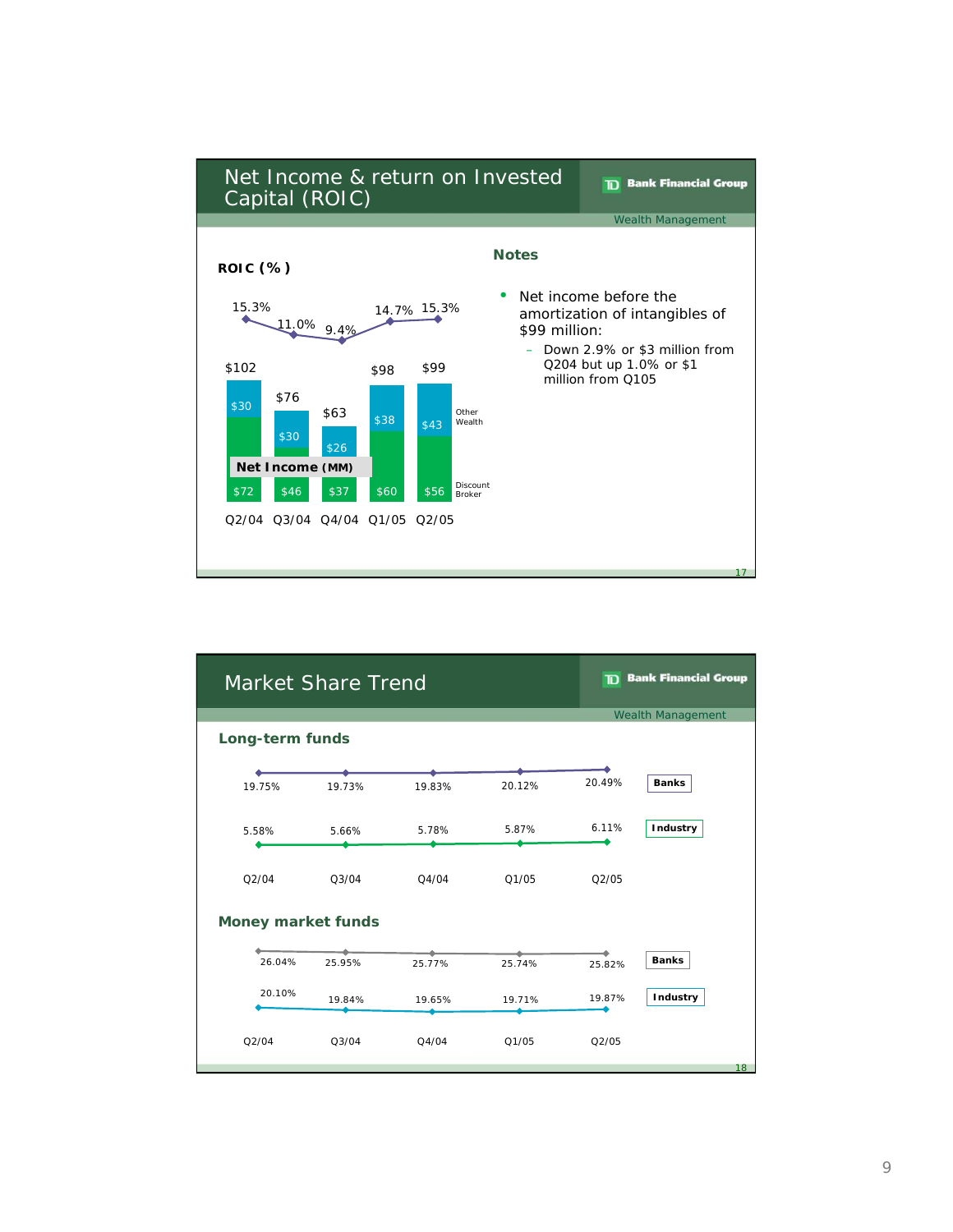| TD Waterhouse: Global Discount<br><b>Brokerage</b> |                             |       |       |         | <b>Bank Financial Group</b> |  |
|----------------------------------------------------|-----------------------------|-------|-------|---------|-----------------------------|--|
|                                                    |                             |       |       |         | <b>Wealth Management</b>    |  |
|                                                    | <b>Summary Statistics</b>   |       |       |         |                             |  |
|                                                    |                             | Q2/04 | Q1/05 | 02/05   | Yr/Yr<br>Change             |  |
|                                                    | Customer Assets* (C\$B)     | \$240 | \$251 | \$254   | 6%                          |  |
|                                                    | Trades/Day (000)            | 126   | 114   | 106     | $(16)$ %                    |  |
|                                                    | Margin Loans (C\$B)         | \$6.7 | \$6.0 | \$6.2\$ | $(7)$ %                     |  |
|                                                    | Marketing Spend (C\$MM)     | \$45  | \$31  | \$44    | $(2)$ %                     |  |
|                                                    | New Accounts (000)          | 119   | 93    | 106     | (11)%                       |  |
|                                                    | Margin (before marketing)   | 34.9% | 31.7% | 32.7%   | $(2.2)$ % pts               |  |
|                                                    | * Represents ending amounts |       |       |         | 19                          |  |

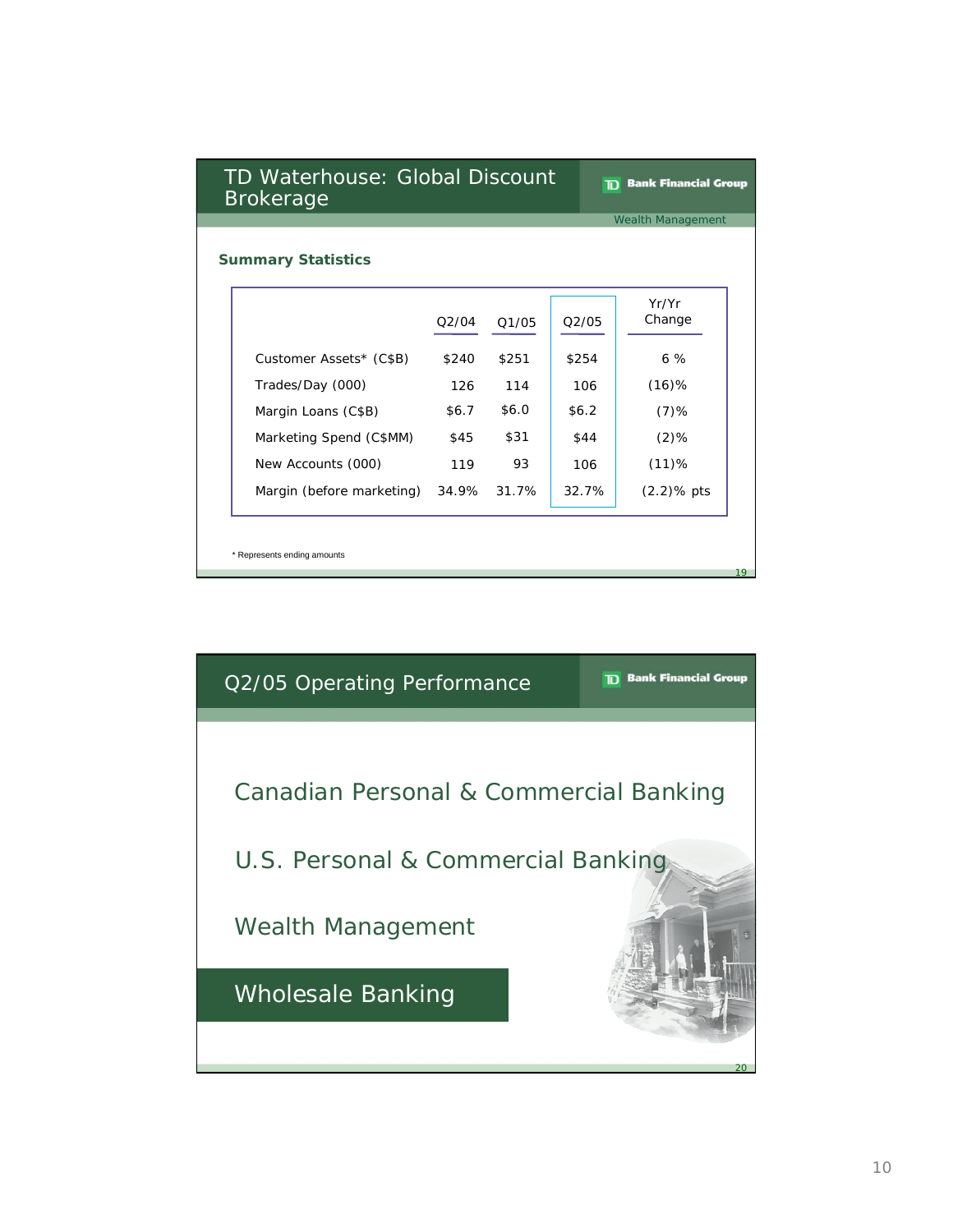

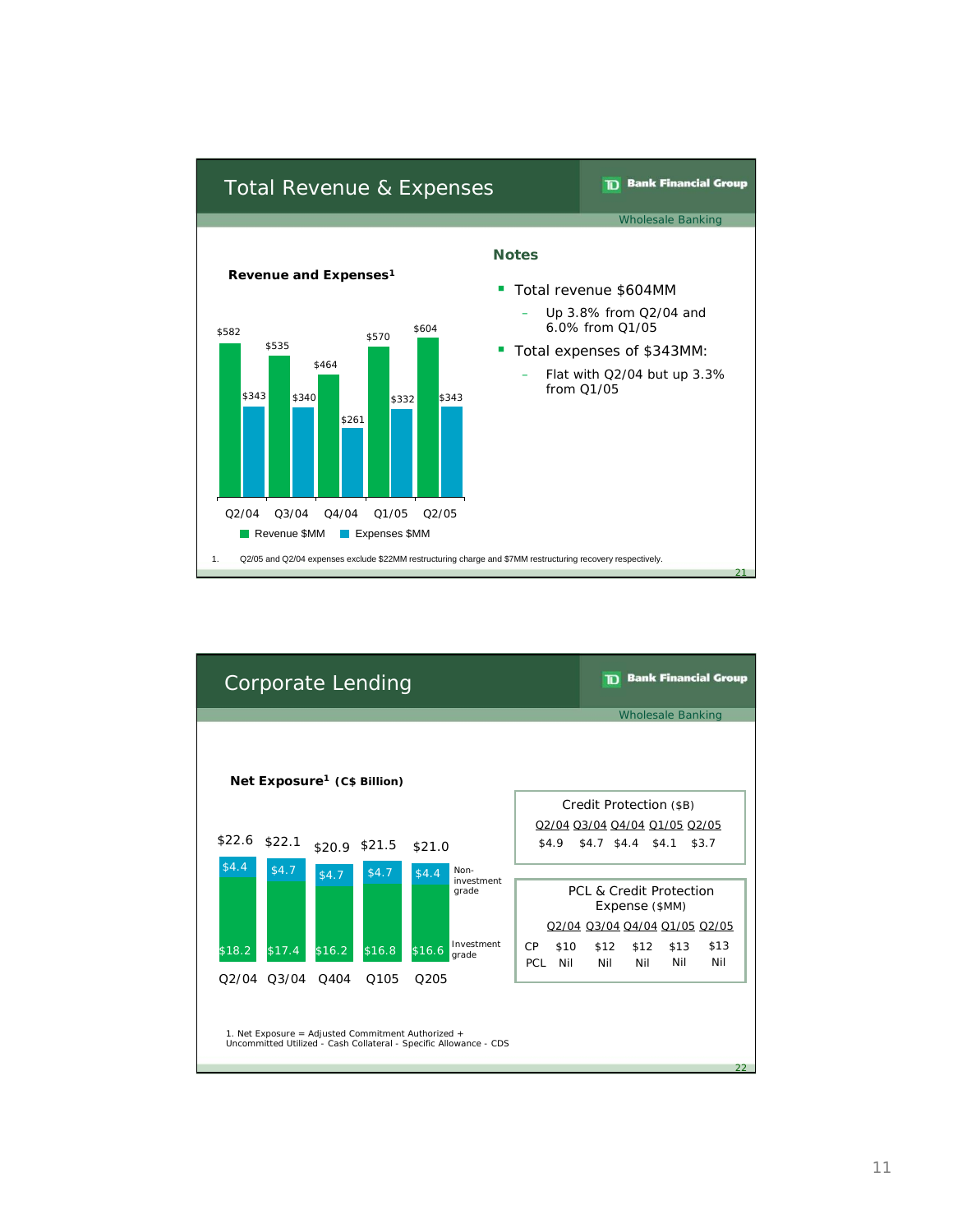